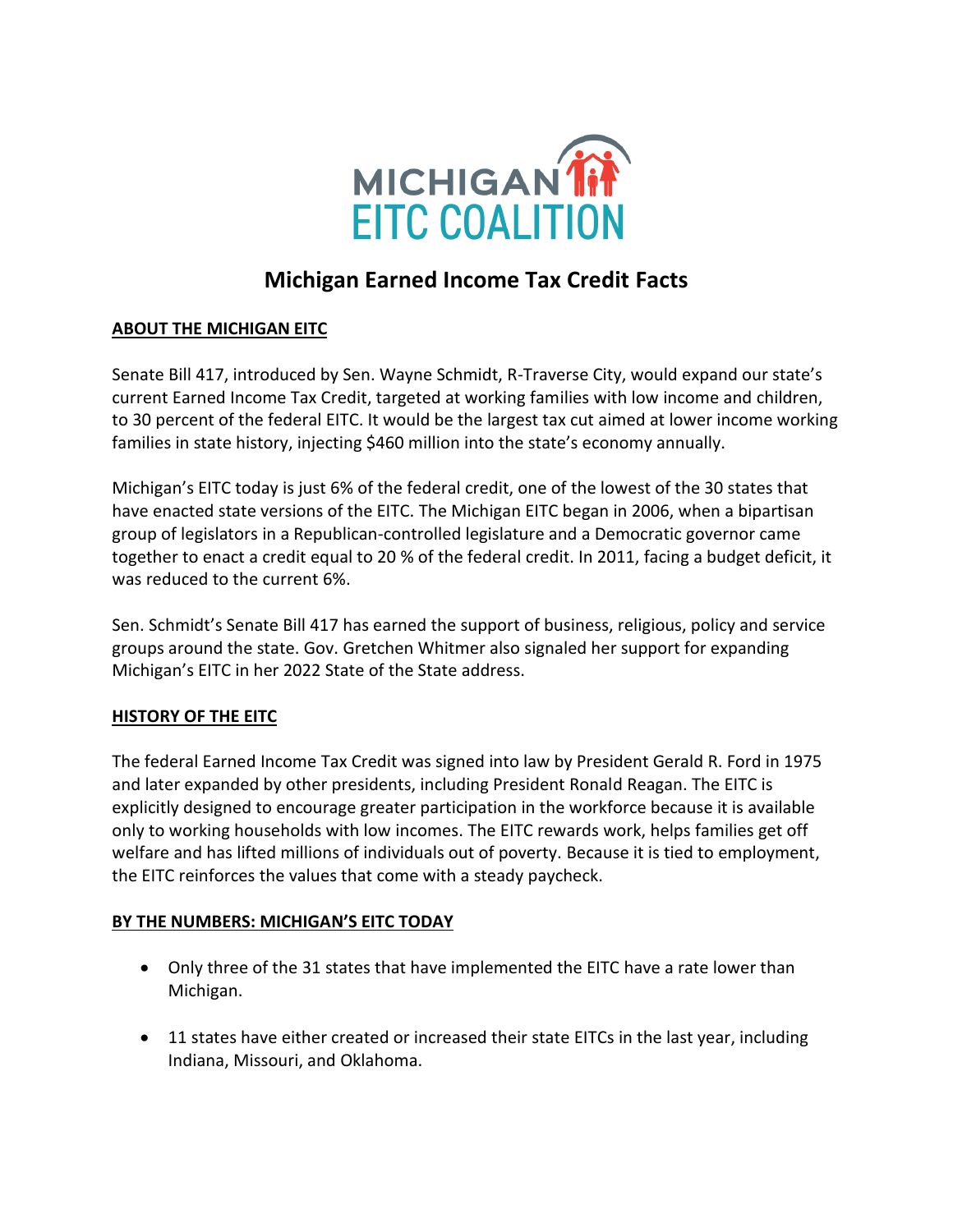- Nearly 750,000 Michigan households received the state EITC in 2019 impacting nearly one million Michigan children – putting nearly \$110,000,000 back into Michigan's economy. Sen. Schmidt's proposal would boost that significantly, making it the largest working family tax cut in state history.
- Benefits phase out at higher incomes, and more benefits go to families with children, helping address the cost of raising a family in our state.

#### **WHAT WOULD EXPANDING THE MICHIGAN EITC DO?**

- Expanding the Michigan EITC to 30% would boost the average working family's income by nearly \$750, injecting an estimated \$460,000,000 into Michigan's economy while boosting local communities recovering from the COVID-19 pandemic.
- An increase in the EITC directly supports struggling Michigan families. It provides direct support for those in need – impacting nearly one million Michigan children. Research has shown that families use the EITC for basic necessities, such as repairing homes, maintaining vehicles, buying food, and paying rent. That's why the Michigan Catholic Conference, the Michigan Food Bank Council and many local United Ways support an increase in the EITC.
- The EITC has a proven track record of pulling people into the workforce. Especially these days, as Michigan employers struggle to find workers, the EITC increases the after-tax financial benefit of work. This return-to-work incentive will benefit all employers, especially restaurants, retailers, and small manufacturers. That's why twelve local Chambers of Commerce, the Small Business Association of Michigan, the Michigan Manufacturing Association, and the Michigan Restaurant and Lodging Association support increasing the EITC.
- This boost in economic activity would happen in local economies, with research showing that the money gets spent locally at places like grocery stores, small businesses, pharmacies, and car repair shops.
- Business groups support the EITC because they understand that many workers need a boost to be able to afford car repairs, child care, clothing and more to be ready to work. At a time when many employers are having difficulty filling available jobs, the EITC has a proven track record of pulling people into the workforce.
- Michigan's EITC can be expanded with no additional bureaucracy, because the state would incur virtually no costs to determine eligibility. This means more of Michigan's dollars end up supporting hard-working families. Those that are eligible for the federal credit are also eligible for the state credit.